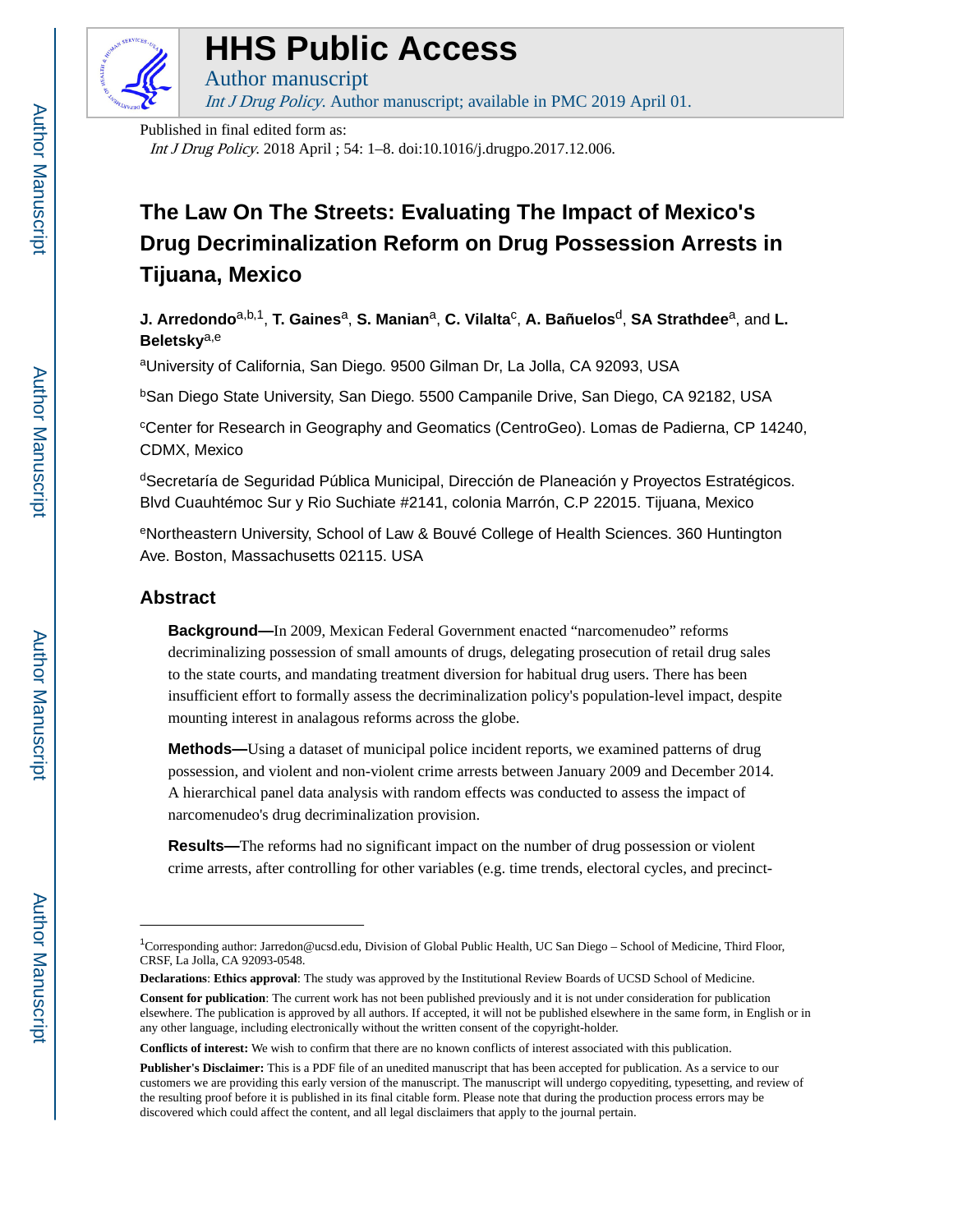level socioeconomic factors). Time periods directly preceding local elections were observed to be statistically associated with elevated arrest volume.

**Conclusions—**Analysis of police statistics parallel prior findings that Mexico's reform decriminalizing small amounts of drugs does not appear to have significantly shifted drug law enforcement in Tijuana. More research is required to fully understand the policy transformation process for drug decriminalization and other structural interventions in Mexico and similar regional and international efforts. Observed relationship between policing and political cycles echo associations in other settings whereby law-and-order activities increase during mayoral electoral campaigns.

#### **Keywords**

Police; Harm Reduction; Decriminalization; Drug Policy; Narcomenudeo; Mexico

#### **Introduction**

Over the recent decades, countries in Latin America have reacted to changes in drug trafficking and consumption patterns by adapting new policy and enforcement responses (Csete et al., 2016). Some countries have mounted heavily-militarized campaigns focused on suppressing drug production (Smith, 1992; Labate et al., 2015). Others have embarked on a transition from a punitive, prohibitionist approach toward a legal framework that promotes harm reduction and decriminalization (Bastos et al., 2007; Metaal et al., 2014). There is, however, little research evaluating early adopters of such decriminalization reforms and their population-level impact (Beletsky et al., 2016).

In 2009, the federal Mexican congress promulgated a set of changes, known as the "narcomenudeo" reforms, shifting the legal prosecution of small-scale drug possession to the state (rather than the federal) level (Hernandez & Zamudio, 2009). The overarching goal of the reforms was to reserve federal resources for high level drug traffickers, while state and local governments would focus on small-scale dealers or "narcomenudistas." Additionally, these reforms promoted treatment and harm reduction rather than incarceration by decriminalizing the possession of drugs in amounts below certain volume thresholds. Individuals found in possession of amounts above these thresholds were to be processed and referred to substance use treatment through the justice system (Russoniello, 2012). These modifications specifically set allowable amounts of drug possession (e.g. 50mg for heroin, 5g for marijuana) for immediate personal consumption without being considered a felony (De La Federación, D. O., 2009), and mandated states to create free substance use rehabilitation systems to which habitual users would be diverted (Werb et al., 2014). On the state level, the state of Baja California set a deadline of August 2012 for full implementation and funding of the reforms (Del Estado de Baja California, P. O., 2010).

At the time of passage, there was ample speculation about the impact of these new policy shifts on policing practice. One might expect the "narcomenudeo" reforms to decrease arrests for drug possession, because the reforms aimed to strengthen coordination between police and health officials, with the goal of minimizing the negative effects of illegal drug use. This could possibly benefit both the users and the broader community (De La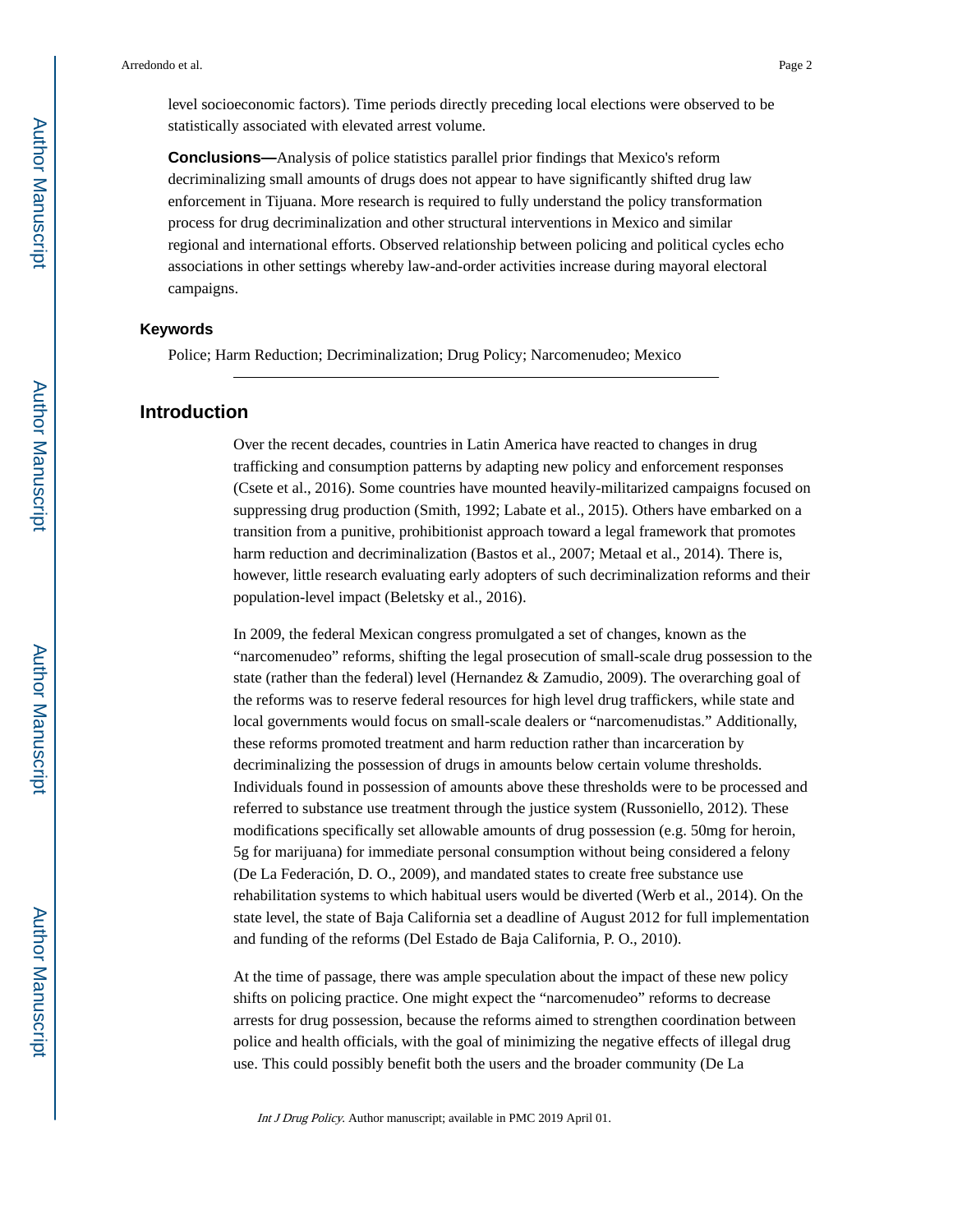Federación, D. O., 2009). In addition, as has occurred in other decriminalization contexts, police managers or street-level officers could respond to decriminalization by discretionarily shifting their enforcement attention away from small-scale drug crimes (Woods, 2014). However, there are also several reasons to speculate that the reforms may increase drug possession arrests (Boiteux, Corda, & Edwards, 2010). Under the new law, state and municipal, rather than federal officers would now be expected to conduct the bulk of drug law enforcement activities, including presenting all individuals detained with drugs to the "Ministerio Publico" (Public Prosecutor) to assess whether the possession of drugs fell below the established legal threshold. These encounters could also become more frequent because police might increase their presence in street-based drug markets in order to target dealers, increasing the possibility of corruption. In addition, by giving the state police new authority over drug possession crimes, the reforms could divert policing efforts from other high-impact crimes, such as homicides or armed robbery (Hernandez & Zamudio, 2009; Russoniello, 2012).

Tijuana is an international metropolitan area situated in the northern border region in the State of Baja California, Mexico. The city is a major route for drug trafficking of heroin, cocaine, marijuana and methamphetamines with local drug consumption patterns influenced by the dynamics of these supply chains and its geographic proximity to the US (Villatoro et al., 2012; Brouwer et al., 2006; Bucardo et al., 2005). As such, Tijuana has a high concentration of drug users, particularly people who inject drugs (PWID), a large number of whom inhabit an area that physically divides the US and Mexico (locally referred to as "El Bordo"). Many of these users are migrants and deportees who lack access to formal health, housing and other government services (Velasco & Albicker, 2013). The nearby Tijuana's downtown precinct "Centro" exhibits higher rates of drug possession arrests, as it includes several open air drug markets and is the nexus for other drug-related activity (Gaines et al., 2016). In total, this locale has been subject to police raids to "clean up" public space, increasing the number of detentions for loitering or vagrancy among PWID (Semanario Zeta Tijuana, 2015). The experience of Tijuana as a locale with elevated levels of black market drug activity and drug-related harms (Pollini et al., 2008) presents a unique opportunity to analyze the application of the "narcomenudeo" reforms in a case study setting where its benefits are especially consequential.

Local dynamics of law enforcement deployment provide a unique setting for such an assessment. During 2008, Tijuana experienced a rapid increase in violence, from 14 homicides per 100,000 in 2007 to 49 per 100,000 in 2008, (SINAIS 2010) that led the federal government to implement a series of police capacity-building reforms. Through a federal subsidy to local public safety (SUBSEMUN), the Tijuana Police Department standardized its protocols (i.e. frisking, patrolling) and police identity (i.e. uniforms), in addition to instituting higher salaries and acquiring a range of new equipment (i.e. surveillance cameras, computers) (Arredondo, 2010; Sabet, 2012). These efforts also included improvements in police data collection systems. As a result, the Tijuana Police Department, which is among the largest municipal agencies in the country, also emerged as one of Mexico's better-equipped, well-compensated, and professionalized law enforcement institutions. Currently, it employs approximately 2,100 officers, who work on shifts of eight hours per day and rotate among the 11 policing sectors (precincts) of the city.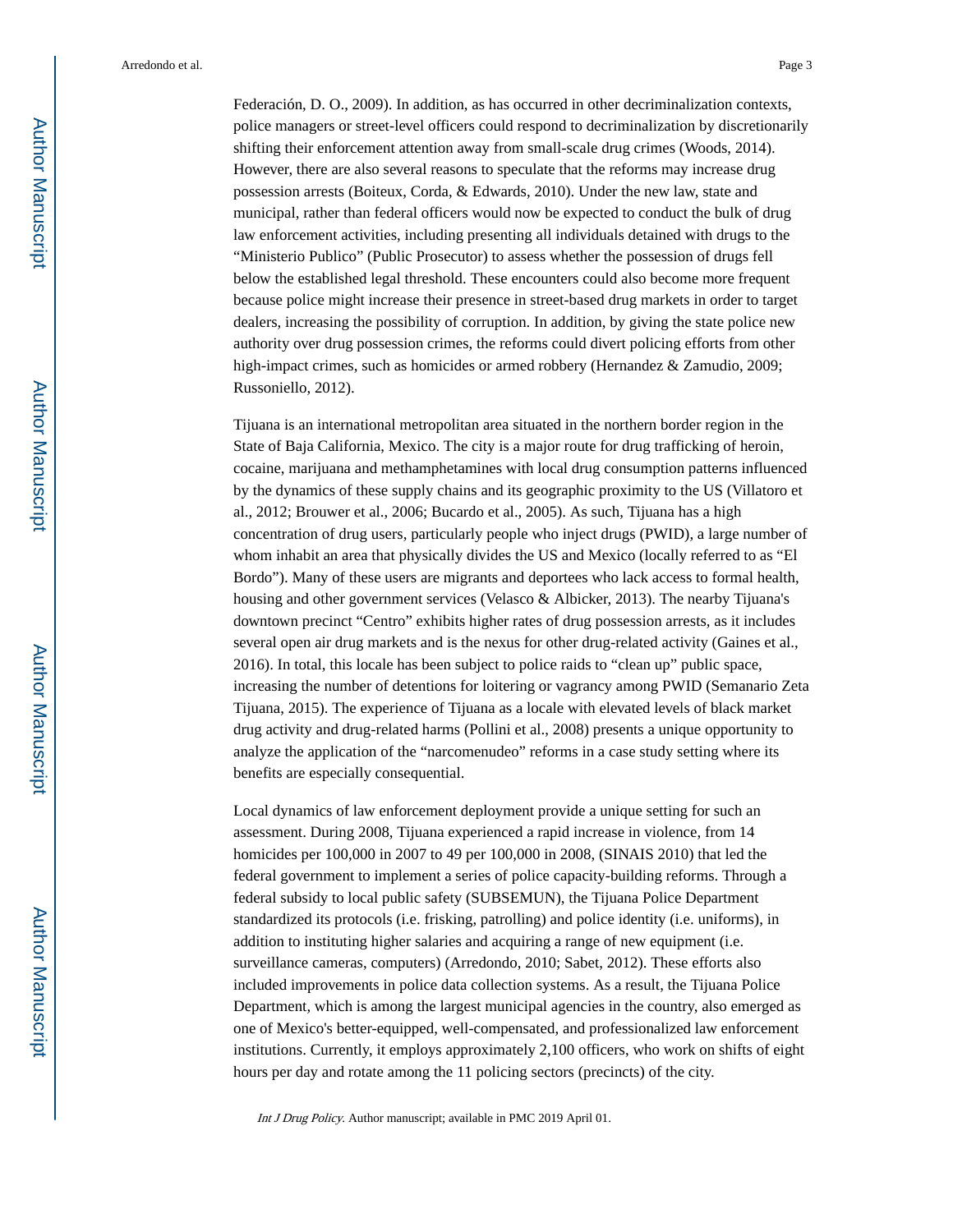In March 2013, a Memorandum of understanding (MoU) was signed between the University of California San Diego (UCSD) and the Tijuana Ministry of Public Safety (Secretaria de Seguridad Publica Municipal de Tijuana - SSPM Tijuana) facilitating access to police databases for academic research purposes. Building on this unique data agreement, this study seeks to assess the impact of the "narcomenudeo" reforms on police enforcement patterns by analyzing SSPM Tijuana's monthly crime incident reports. We measured changes in drug possession arrests in comparison to arrests for other violent and non-violent crimes before and after the mandated implementation of the "narcomenudeo" reforms. Although the reform could be expected to directly modify drug-related arrests, our study also examined its potential impact on a wider range of criminal offenses (Freeman et al., 2005; Rosenfeld & Fornango, 2014). We hypothesized that the reforms increased monthly drug possession arrests after they were fully implemented in August 2012, in response to the contemplated shift of drug law enforcement to local police.

#### **Methods**

#### **Data sources**

The current study used an institutional panel dataset summarizing monthly arrests for drug possession and other violent (e.g. robbery, homicides, injuries) and non-violent (e.g. car theft, theft) crimes. This information draws on mandated officer daily incident reports, collected across all 11 police precincts of the city and is utilized to inform police management and deployment decisions. This secondary data analysis was approved by the Institutional Review Board of UCSD School of Medicine, USA.

#### **Measures**

The primary outcome under investigation is the monthly number of drug possession arrests recorded at the precinct level over a 72-month period (January 2009-December 2014). Secondary outcomes include a subset of violent (injuries, robbery, homicides) and nonviolent (theft, possession of stolen car) arrests during the same time period. The primary independent variable is implementation of the "narcomenudeo" reforms defined as a binary indicator (yes/no), with the value of 1 from the time it was slated to be fully implemented (August 2012– December 2014), and 0 otherwise (January 2009– July 2012).

To account for changes in arrests patterns over time that are unrelated to the implementation of "narcomenudeo" reforms (Wooldridge, 2012), we adjusted for both seasonal and annual time trends (Greenberg, 2014). Ignoring these underlying time trends might lead us to falsely conclude that the drug reform change is modifying the patterns over time, or that changes in the outcome variables are caused by any other of the independent variables. Annual time trends are coded with dummy variables for each year, using 2009 as the reference point. Following a visual analysis of the arrests in the city, which seemed to show a cyclic pattern in the crime trends, it was decided to model seasonality in a quarterly format (Kuhn, 1994).

Furthermore, other studies have documented increases in police activity and hiring during mayoral elections because they align with "tough on crime" rhetoric, given that public safety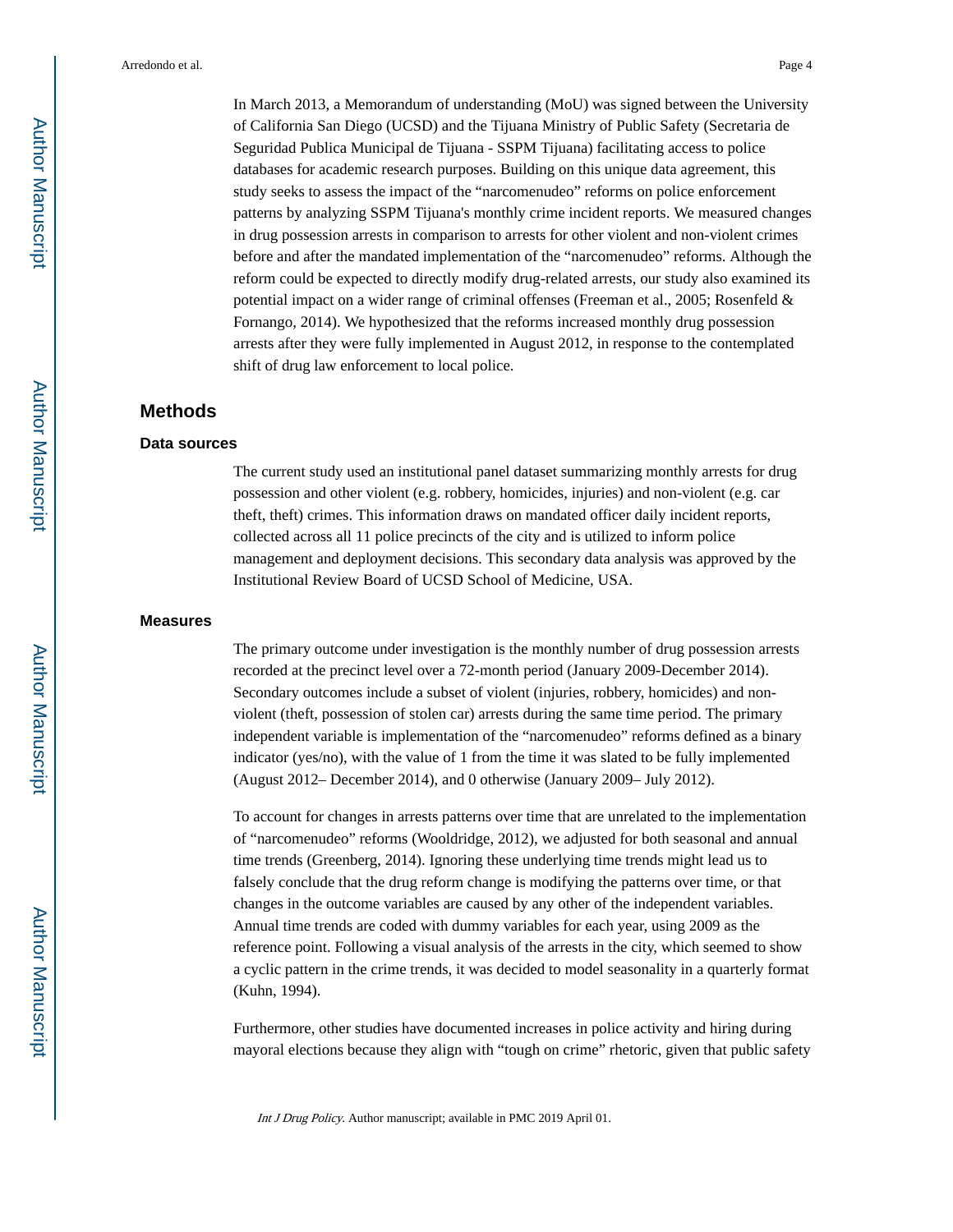and security are often principal concerns among local electorates (Levitt, 1997; Guillamón, Bastida, & Benito 2013). These electoral cycles are also associated with higher rates of prosecution and sentencing of crimes that might be dismissed at other times (Dyke, 2007; Berdejo & Yuchtman, 2012). Therefore, we controlled for the effect of local electoral cycles on arrest patterns by creating a binary indicator defined as 1 reflecting the 3-4 months of mayoral political campaigning (including primaries) before Election Day (elections held July 2010 and 2013), and 0 otherwise.

Additional confounding factors adjusted for in the models include unique police precinct environments, such as demographic and socioeconomic conditions, because arrests can be differently distributed in accordance to the socio-demographics of neighborhoods (Stockwell et al., 2015; Greenberg, 2014; Chauhan, et al. 2011; Fagan, Davies & Carlis, 2010; Germán, Fagan & Kiss, 2005; Wilson & Kelling, 1982). The following control variables used in other crime-related analyses (Vilalta, 2010; Cooper, Wypij & Krieger 2005) were applied to this analysis: (1) Number of men per 100 women, (2) percentage of population 15 years or older with incomplete basic education, (3) percentage of population with no health insurance coverage, (4) percentage of private houses with dirt floor, (5) percentage of female headed households, (6) percentage of general unemployment (individuals age 15 and older). All of the socio-demographic variables were obtained from the 2010 Mexican Census (INEGI, 2011) and precinct-level summaries were computed (Gorr, 2012) using ArcGIS-ESRI version 10 software.

#### **Data Analysis**

A hierarchical panel data analysis with random and fixed effects (Bell & Jones, 2015; de Looze et al., 2015; Greenberg, 2014; Rodrıguez & Elo, 2003) was used to examine changes in the number of drug possession, violent and non-violent arrests over a 72-month period. The outcome variables were log transformed to fulfill the assumptions of general linear modeling regression (i.e., normality, linearity and constant variance), while also allowing the regression coefficients to be interpreted as percentage change of the outcome (Tabachnick, Fidell & Osterlind, 2001).

Under the hierarchical model, the number of arrests were nested within precincts. This allowed us to control for unobservable characteristics and unmeasured heterogeneity that are inherent to the lower unit of analysis such as, changes to the drug market structure including drug availability on the street or the price of drugs. We compared results generated under a random effects model to a fixed effect model. A random effects model uses both the crosssectional and temporal variations of the data, so it allows us to study the effects of timeinvariant variables. In contrast, the fixed effect model automatically controls for any observable or unobservable time-constant confounders (e.g. census data per precinct). Thus, the fixed effect model uses only within-precinct changes, while ignoring between-precinct variation. A Hausman Test (Wooldridge, 2012) indicated that the random effects model was not statistically different from the fixed effects model; therefore, we retained the random effects model to allow for analysis of time-invariant covariates. These models also provide an Intraclass Correlation Coefficient (ICC) that explains the proportion of variance that is attributable to the clustering by units, in this case, police precincts (Rodriguez & Elo 2003;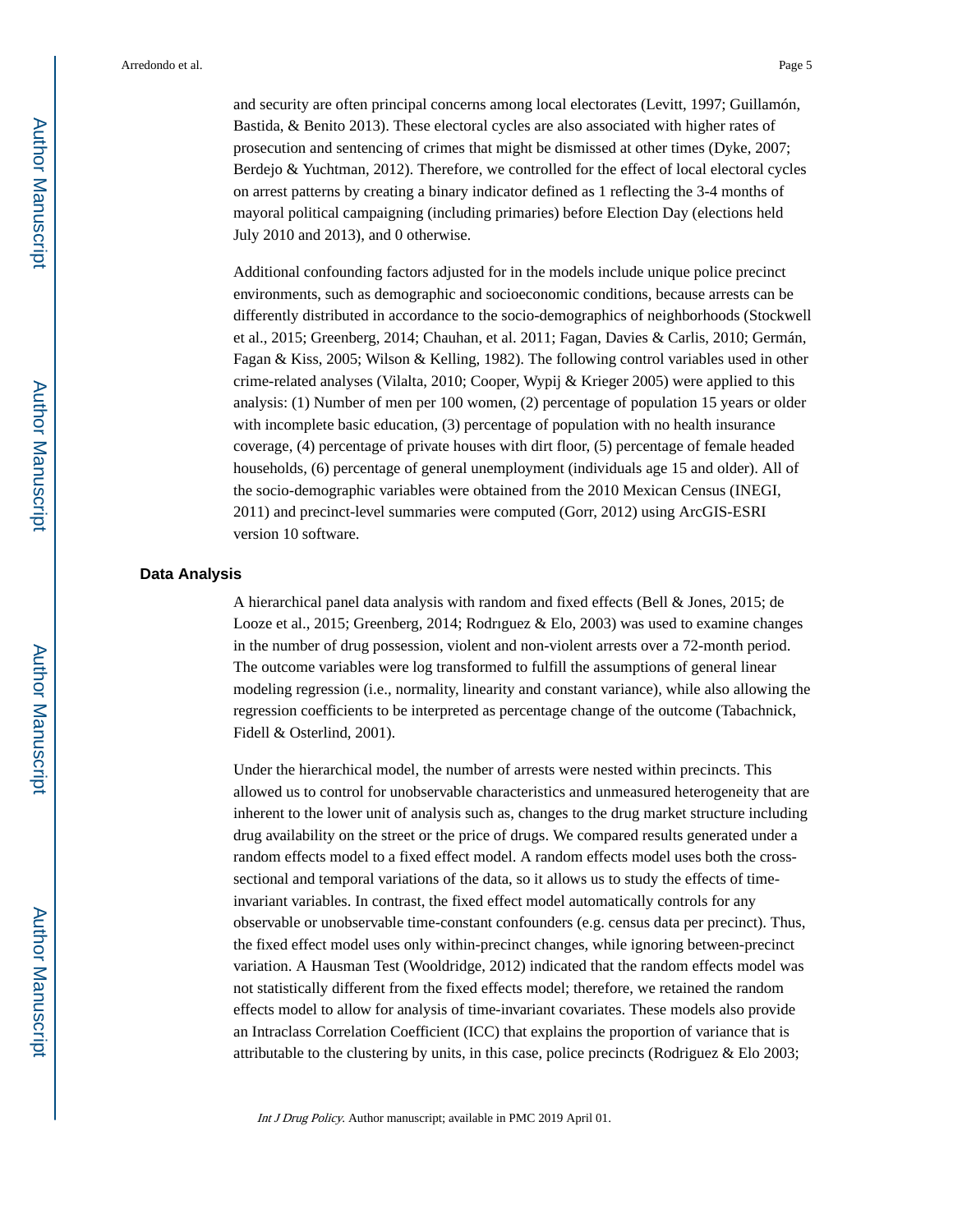de Looze, 2015). All statistical analyses were conducted using STATA 14 (StataCorp, LP, College Station, TX, USA). Estimations were obtained using robust standard errors clustered on precinct level (Greenberg, 2014).

#### **Results**

A visual analysis of the city-wide drug possession arrests suggests a moderate decrease in the immediate months (August – December 2012) after the full schedule of the reforms (See Figure 1). However, the city saw an subsequent increase in the total arrests for drug possession in the first quarter of 2013 (January – March) and reached almost the same number as the first quarter of 2010 (around 450 per month). Relative to violent and nonviolent arrests, drug possession arrests fluctuated more over the 72-month period displaying a noticeable increase in the number of arrests during local election months (March-May) in 2010 and 2013. In contrast, violent and non-violent arrests were relatively stable and often overlapped each other, with the "narcomenudeo" reforms appearing to have no effect.

Over the 72-month period, arrests for drug possession, and violent and non-violent crime were unevenly distributed across the precincts (see Table 1). The precinct "Centro" (Downtown), had the highest average arrest rates across all three categories, with arrest rates exceeding the city-wide mean by at least 1 standard deviation. Nonetheless, Centro had a socio-demographic composition similar to the other precincts and did not substantially differ from the overall city profile.

We conducted a correlation analysis for all the city-wide crimes (see Table 2). The relationship between violent and non-violent arrests was strong and statistically significant (<sup>r</sup>  $= 0.724$ ,  $p < 0.01$ ), while the correlation of drug possession with violent and non-violent crimes was moderate but still statistically significant ( $r = 0.5$ ,  $p < 0.01$ ). These results suggest that the policing of drug possession crimes follows a different pattern from policing of other violent and non-violent crime in the city.

Based on the hierarchical panel data analysis, implementation of the narcomenudeo reforms had no significant association with arrests for drug possession or other violent and nonviolent crimes at the  $p<0.05$  level (See Table 3). In contrast, local elections were significantly and positively associated with arrests across all models  $(p<0.01)$ . Drug possession arrests had the strongest association with local elections ( $b=0.546$ ,  $p<0.01$ ), followed by arrests for violent  $(b=0.204, p<0.01)$  and non-violent  $(b=0.196, p<0.01)$  crimes. Specifically, drug possession arrests increased 54% during electoral cycles compared to other periods. According to the ICC, only 16% of variation in drug possession arrests between precincts was explained by the model; substantially larger percentages of between precinct variation in violent (40%) and non-violent crimes (36%) were explained by the inclusion of the socio-economic controls.

#### **Discussion**

While the decriminalization of small amounts of illegal drugs is theoretically expected to impact police enforcement patterns, we found no significant association between drugrelated arrests and implementation of the narcomenudeo reforms in Tijuana. These results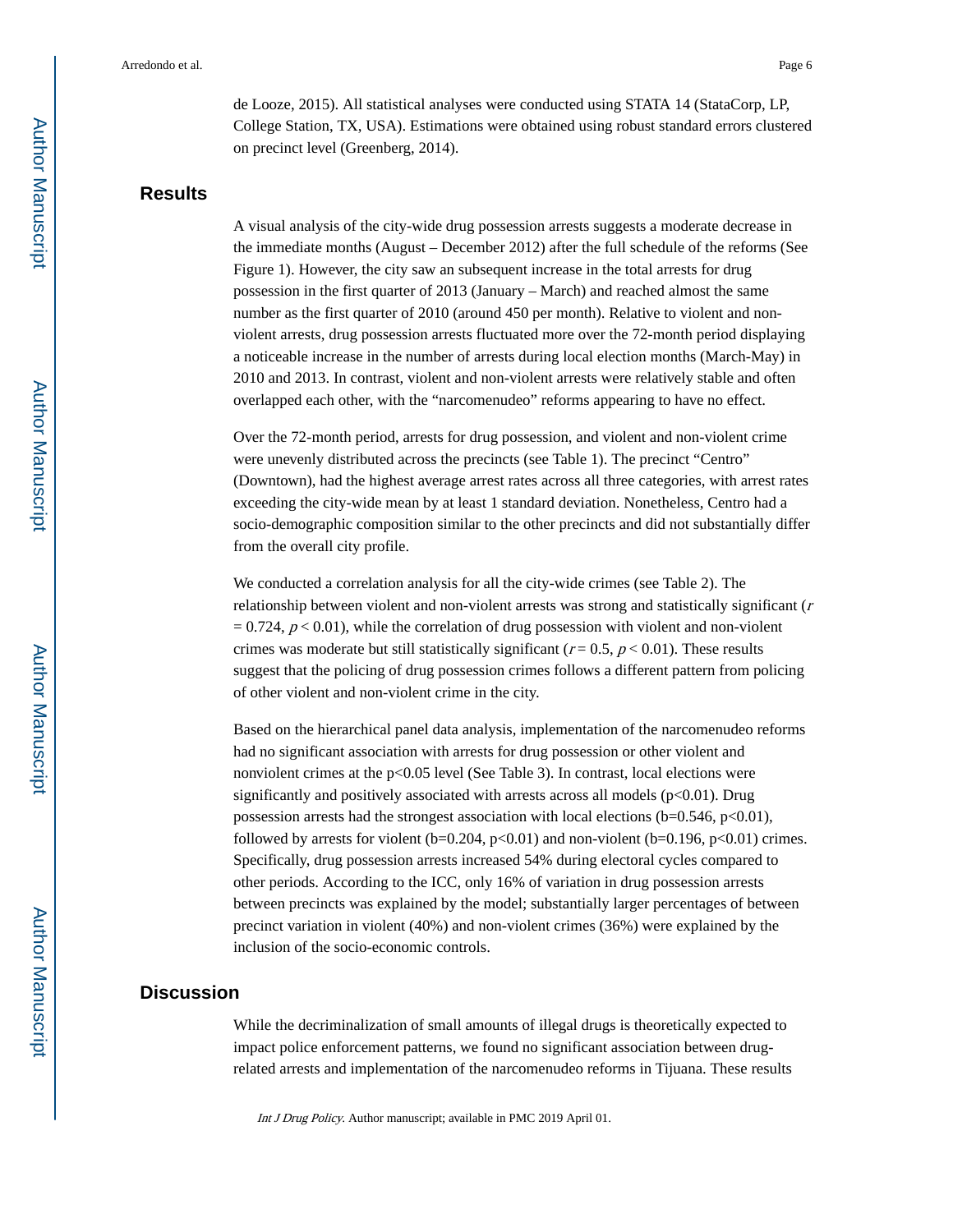coinicide with qualitative findings that identified gaps in narcomenudeo's street-level implementation that included a lack of preparation and coordination between key institutional stakeholders from public security, drug treatment, judicial, and public health sectors (Werb et al., 2015). Similarly, drug users involved in the criminal justice system in Tijuana have reported nearly universal absence of drug user knowledge or experiences of these reforms, including diversion to drug treatment or weighting of personal possession of drugs (Beletsky et al., 2015). To our understanding, no other study in Mexico has used longitudinal precinct-level local police data to assess the effects of the recent "narcomenudeo" drug reforms.

Although it was not initially considered one of the main questions of our study, it is important to highlight the relationship between elections, particularly local mayoral races, and policing patterns. Compared to non-electoral cycles, we found a 54% spike in monthly drug possession arrests, as well as close to 20% increase in arrests for violent and nonviolent crime arrests during electoral cycles. This is consistent with previous results on incentives for mayors to increase policing in advance of elections to secure positive electoral results, as they are mainly responsible for providing public security and hence are blamed for poor performance (Levitt, 1997). While the results showed an increase in arrests across crime categories, it is important to point out that drug possession arrests more than doubled during these periods (Feb-June/2010 and March-June/2013). This might be a reflection of police targeting the "low-hanging fruit" such as street drug users and the homeless (Beletksy & Heimer, 2009), undermining the secondary objectives of the decriminalization reforms and making it more difficult for people to access rehabilitation services (Werb et al., 2016). Although the reforms have removed all penal sanctions for personal possession and consumption from the drug laws, in practice, these encounters with the public safety system continue to make criminalization a de facto experience for drug users (Correa & Meneses, 2014).

The differences of ICCs among the regression models emphasize the importance of the local covariates in understanding the variability in spatial distribution of crime. Our model for drug possession arrests only accounted for 16% of the variation among precincts, emphasizing that there are other unmeasured factors that could further explain drug-related arrests patterns (e.g. number of street dealers or shooting galleries). Such factors could further elucidate the relationship between policy reforms and its impact on the policing on drug-related crimes. Additional statistical models that include a time lag for crime could help to deal with the simultaneity of police arrests and crimes, allowing us to control for historical factors that might affect current crime levels (Rosenfeld, 2014).

Another important finding was the identification of precincts with elevated crime rates, or "hot-spots," which in turn could be targeted for designing and implementing more effective crime prevention programs (Eck & Weisburd, 1995). In this study, we found that the precinct, "Centro", had the highest number of official arrests across all three categories of crime. This corroborates prior findings that this area is a hotspot of drug possession arrests, based on drug user reports over a three-year period (Gaines et al., 2016). Thus, it is important to study if these hotspots are stable across time or the result of temporary changes in the city (Spelman, 1995; Johnson & Bowers, 2008). A stable crime area can present an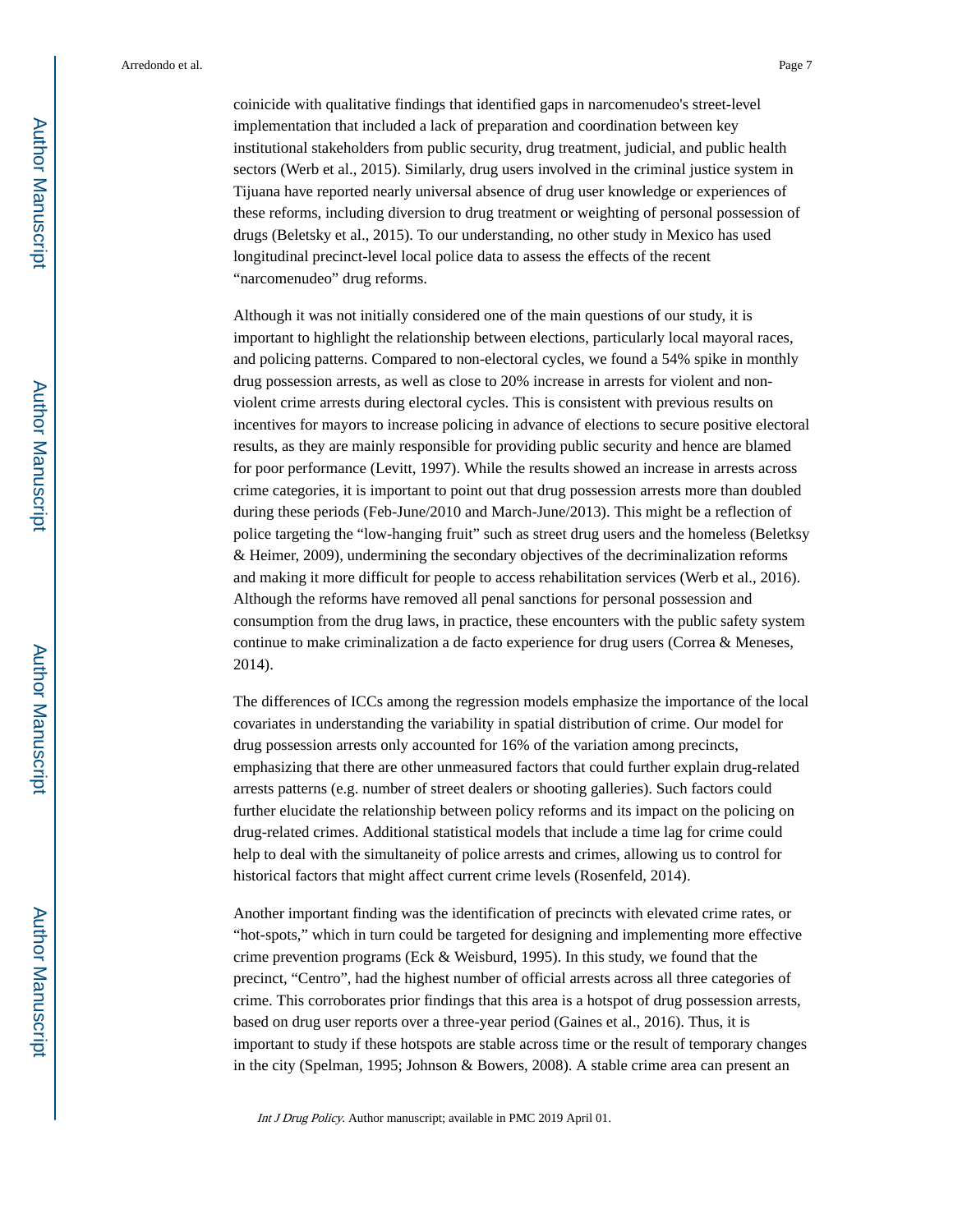opportunity for structural interventions that maximize resource allocation to promote public health goals. Under the framework of the narcomenudeo reforms, this could include the establishment of opioid substitution therapy (OST), safe consumption rooms (SCR), needle exchange programs or HIV treatment and testing in hot-spots, thus helping reduce barriers to service access among vulnerable drug users.

Although we hypothesized an increase in arrests flowing from the law, one could also hypothesize that the law's impact would decrease their prevalence. Such an outcome could result if police were shifting their enforcement discretion away from small-scale drug crimes in view of decriminalization. Several jurisdictions have adopted strategies that assigned low priority to policing small-scale drug possession. This resulted in a decrease of drug users' arrests, with no effect, either positive or negative on the general crime trends (Ross  $\&$ Walker, 2016). However, even under this alternative hypothesis, our analysis indicates that there is no significant change (increase or decrease) linked to the implementation of the decriminalization reforms in Tijuana.

Our study should be considered in light of several limitations. First, as previous research has documented, there could be gaps in police data due to factors such as incomplete reporting, error checking, or the size of the agency that reports them (Arango, 2003; Maltz, 1999). In addition, police data might not reflect true trends in crime, as the vast majority of crimes, close to 94% according to national numbers (ENVIPE 2016), go unreported (Wittebrood & Junger, 2002). There is also a possibility that municipal police data does not fully represent drug-related events since instances of police corruption, such as monetary or sexual bribes to avoid arrest may lead to fewer incident reports (Booth et al., 2013). The municipal dataset we analyzed contained additional inherent limitations, such as the lack of specificity insofar as the substance leading to arrest; this level of additional detail could have further informed this analysis. Although one's place of residence can act as a structural determinant of health risk, this dataset did not allow for an assessment of the arrestees' residential origin. Nonetheless, our prior research identified the location of police-drug user encounters as an important structural driver of health risk (Gaines et al., 2016). Secondly, although electoral cycles are significantly statistically associated with an increase in the number of arrests, policing enforcement could also be driven by external factors that were not measured in the current study, such as the influx of deportees from the US (Chishti, Pierce & Bolter, 2017), isolated federal or state police interventions in one neighborhood that might accidentally affect nearby areas (Wyant, 2008), or the aggressive activities of Drug Trafficking Organizations (DTO) to take over the territory of a rival gang (Shirk, 2011).

Finally, we cannot conclusively confirm or refute a causal relationship between drug-related arrests or other crimes, and the changes in the law, as there are many additional ecological factors that might erode the validity of our results (Schwartz, 1994; Piantadosi, Byar & Green, 1988). These factors include changes in local police deployments and administration, local drug market structure, vagrancy and loitering enforcement, or the variable influx of deportees from the US. Third, generalizability is limited as the results of this study only reflects one municipality, and it is unlikely that the reforms were uniformly implemented across Mexico.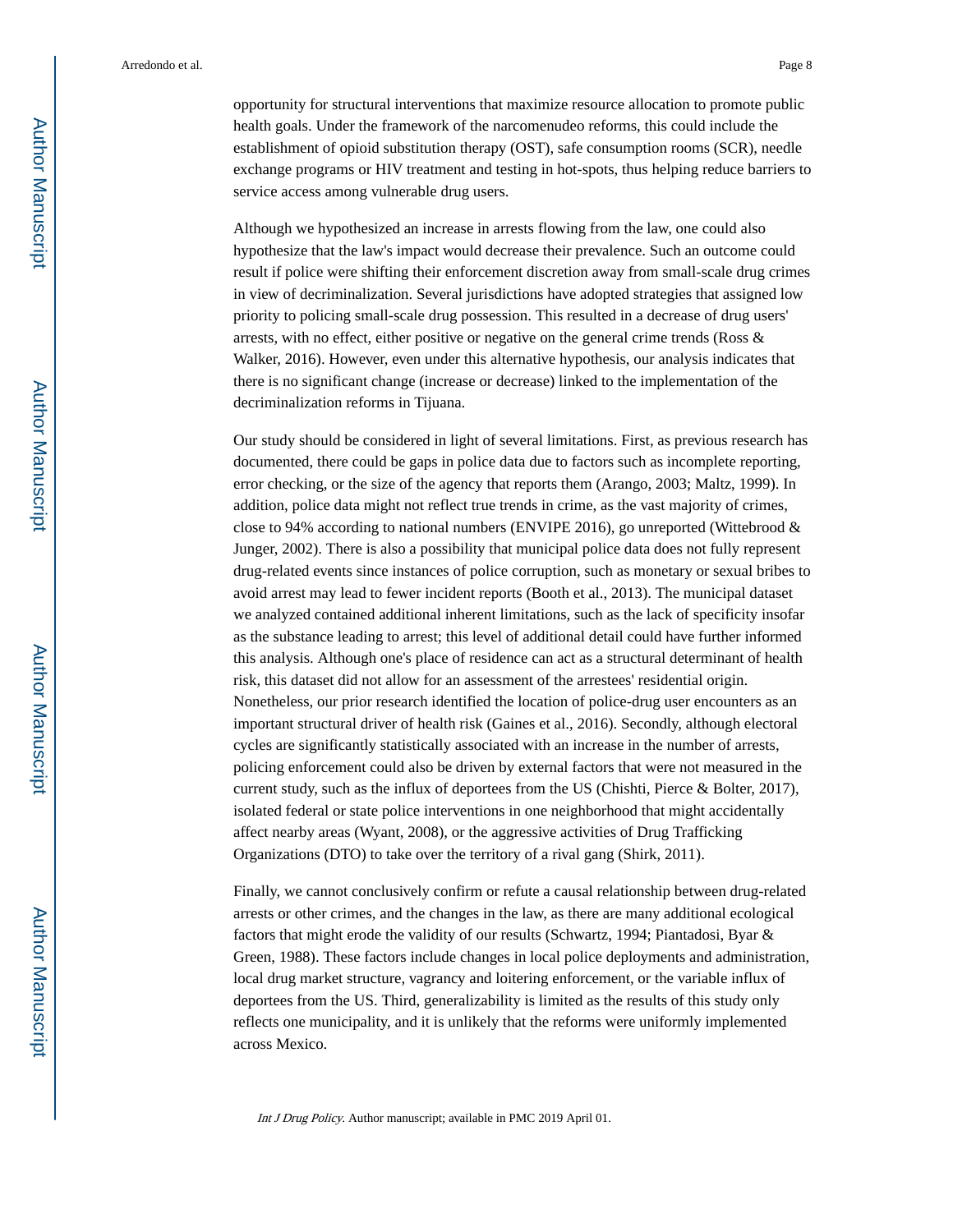Despite these limitations, this analysis offers a unique street-level evaluation of a drug policy intervention using institutional data, drawing on a collaboration between UCSD and SSPM Tijuana. In turn, such collaboration creates a platform for designing and implementing trainings and other interventions intended to close the policy implementation gaps identified in this and other research (Beletsky, Macalino, & Burris, 2005; Banta-Green et al., 2013; Strathdee et al., 2015). Such collaborations are rare in Mexico and can help bring accountability and transparency to a realm that is usually resistant to outside input.

#### **Conclusion**

There is an ample body of evidence that law reforms exhibit a major policy implementation gap, whereby policing practices may systematically differ from newly-enacted drug policies. This applies to policy interventions intended to closer align policing practices with public health objectives (Beletsky et al., 2014; Silverman et al., 2012; Burris et al., 2004). Traditionally, public health and public safety have had different approaches in addressing drug-related harms, but both sectors have emphasized the need to promote health and security at the community level. Legal frameworks can create barriers for accessing effective prevention services, access to harm reduction strategies, such as OST, SCR and clean syringe access, as well as increasing arrests by police officers (Csete, 2016; Rhodes, 2002; Bluthenthal et al., 1999). Law reforms may be vital, but not in-and-of-themselves sufficient to accomplish the intended impact of drug decriminalization reforms (Beletsky et al., 2012; DeBeck et al., 2008).

In the same manner, Mexico's reforms decriminalizing small amounts of drugs does not appear to have significantly shifted drug law enforcement in Tijuana. While the reforms had the potential to increase cross-sectoral cooperation between police and health, the lack of a proper implementation has undermined this goal. Aditionally, the observed relationship between policing and political cycles echo associations in other setterings in which law-andorder activities increase during mayoral electoral campaigns and must be explored in detail in further studies. Finally, we need to design evidence-based interventions that align public health and security goals, modifying the way that street-level officers and police management deal with vulnerable populations, such as street drug users. These changes should contribute towards a new policing strategy that promotes harm minimization of drug use and can lead to access for drug treatment, lower infections of blood borne diseases, and respect for human rights (Maher & Dixon, 1999; Davis & Beletsky, 2009; Beletsky et al., 2011).

#### **Acknowledgments**

The authors gratefully acknowledge the collaboration from the Ministry of Public Safety and the special programs division. Special thanks to Victor Alaníz, and the rest of the statistical analysis unit. Support for the current research was provided by the Fogarty International Center of the National Institutes of Health under award Number D43TW008633 and R25TW009343, and by the National Institute on Drug Abuse (R01DA039073, R37DA019829 and T32DA023356). Additional support was granted by the CONACYT-UC MEXUS Doctoral scholarship and the Center for US-Mexican Studies at UCSD. The funders had no role in the design of the study, data collection, analysis, interpretation of data and writing of the manuscript.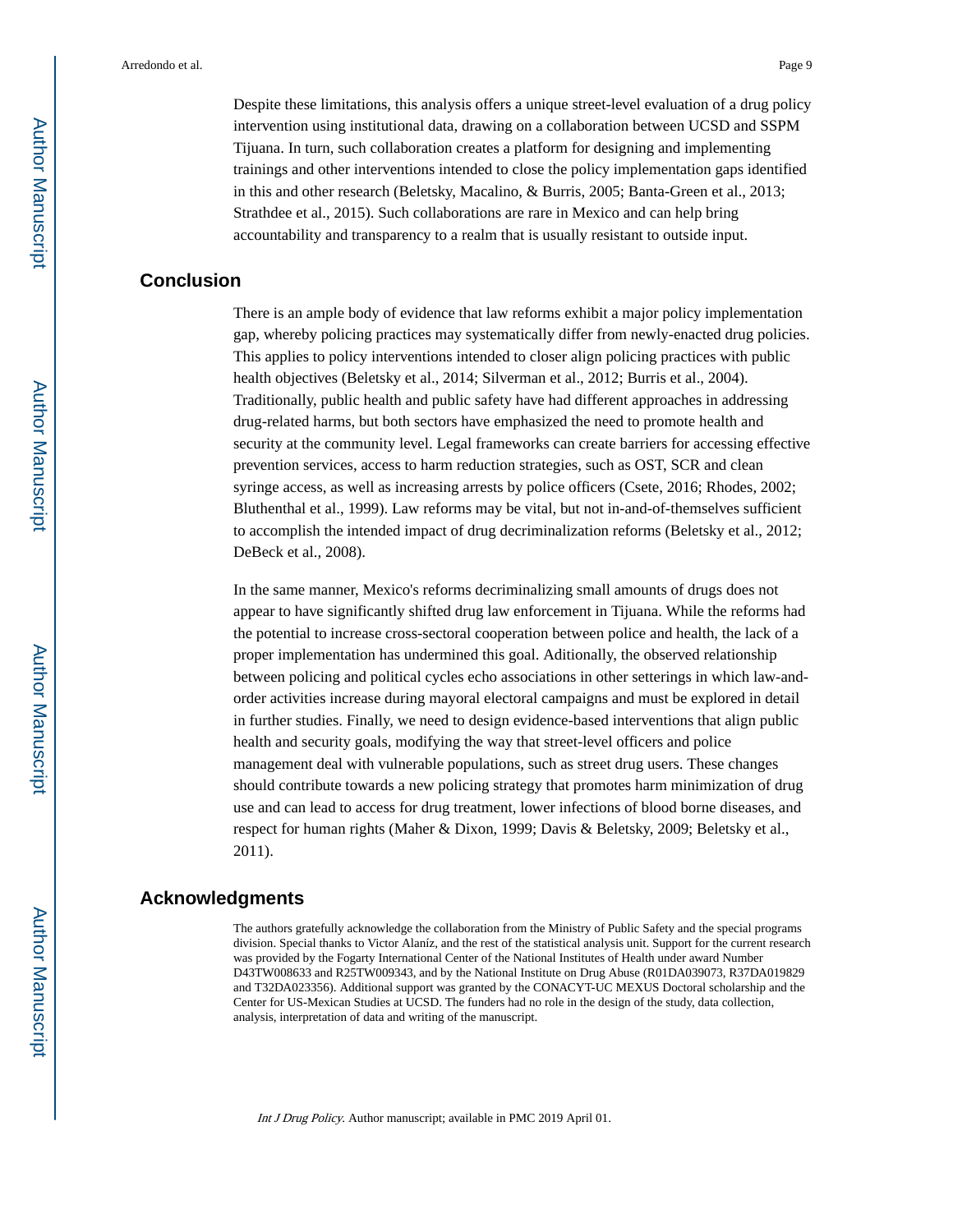#### **References**

- Arango A. Indicadores de seguridad pública en México. 2003
- Arredondo, J. Mapping Violence Homicides Trends in Mexico and Brazil 1990–2010. University of California, San Diego; 2012.
- Banta-Green CJ, Beletsky L, Schoeppe JA, Coffin PO, Kuszler PC. Police officers' and paramedics' experiences with overdose and their knowledge and opinions of Washington State's drug overdosenaloxone-Good Samaritan law. Journal of urban health: bulletin of the New York Academy of Medicine. 2013; 90(6):1102. [PubMed: 23900788]
- Bastos FI, Caiaffa W, Rossi D, Vila M, Malta M. The children of mama coca: Coca, cocaine and the fate of harm reduction in South America. International Journal of Drug Policy. 2007; 18(2):99–106. [PubMed: 17689352]
- Beletsky L, Heimer R. Aligning Criminal Justice and HIV Prevention: From Conflict to Synergy. 2009
- Beletsky L, Agrawal A, Moreau B, Kumar P, Weiss-Laxer N, Heimer R. Police training to align law enforcement and HIV prevention: preliminary evidence from the field. American Journal of Public Health. 2011; 101(11):2012–2015. [PubMed: 21940924]
- Beletsky L, Heller D, Jenness SM, Neaigus A, Gelpi-Acosta C, Hagan H. Syringe access, syringe sharing, and police encounters among people who inject drugs in New York City: a communitylevel perspective. International Journal of Drug Policy. 2014; 25(1):105–111. [PubMed: 23916801]
- Beletsky L, Macalino GE, Burris S. Attitudes of police officers towards syringe access, occupational needle-sticks, and drug use: a qualitative study of one city police department in the United States. International Journal of drug policy. 2005; 16(4):267–274.
- Beletsky L, Thomas R, Smelyanskaya M, Artamonova I, Shumskaya N, Dooronbekova, Mukambetov A, Doyle H, Tolson R. Policy reform to shift the health and human rights environment for vulnerable groups: The case of Kyrgyzstan's Instruction 417 On August 14, 2013. Health and Human rights. 2012; 14(2):2. In Volume 14, Number 2.
- Beletsky L, Wagner KD, Arredondo J, Palinkas L, Magis Rodríguez C, Kalic, Ludwig-Barron N, Strathdee SA. Implementing Mexico's "Narcomenudeo" drug law reform: A mixed methods assessment of early experiences among people who inject drugs. Journal of Mixed Methods Research. 2016; 10(4):384–401.
- Bell A, Jones K. Explaining fixed effects: Random effects modeling of time-series cross-sectional and panel data. Political Science Research and Methods. 2015; 3(1):133–153.
- Berdejó C, Yuchtman N. Crime, punishment, and politics: an analysis of political cycles in criminal sentencing. Review of Economics and Statistics. 2013; 95(3):741–756.
- Bluthenthal R, Lorvick J, Kral A, Erringer E, Kahn J. Collateral damage in the war on drugs: HIV risk behaviors among injection drug users. International Journal of Drug Policy. 1999; 10(1):25–38.
- Boiteux, L., Corda, A., Edwards, S. Sistemas sobrecargados: Leyes de drogas y cárceles en América Latina. TNI; 2010.
- Booth RE, Dvoryak S, Sung-Joon M, Brewster JT, Wendt WW, Corsi KF, et al. Strathdee SA. Law enforcement practices associated with HIV infection among injection drug users in Odessa, Ukraine. AIDS and Behavior. 2013; 17(8):2604. [PubMed: 23754613]
- Brouwer KC, Case P, Ramos R, Magis-Rodríguez C, Bucardo J, Patterson TL, Strathdee SA. Trends in production, trafficking, and consumption of methamphetamine and cocaine in Mexico. Substance use & misuse. 2006; 41(5):707–727. [PubMed: 16603456]
- Bucardo J, Brouwer KC, Magis-Rodríguez C, Ramos R, Fraga M, Perez SG, Patterson TL, Strathdee SA. Historical trends in the production and consumption of illicit drugs in Mexico: implications for the prevention of blood borne infections. Drug and alcohol dependence. 2005; 79(3):281–293. [PubMed: 16102372]
- Burris S, Blankenship KM, Donoghoe M, Sherman S, Vernick JS, Case P, Lazzarini Z, Koester S. Addressing the "risk environment" for injection drug users: the mysterious case of the missing cop. The Milbank Quarterly. 2004; 82(1):125–156. [PubMed: 15016246]
- Chauhan P, Cerdá M, Messner SF, Tracy M, Tardiff K, Galea S. Race/ethnic-specific homicide rates in new york city: Evaluating the impact of broken windows policing and crack cocaine markets. Homicide studies. 2011; 15(3):268–290. [PubMed: 22328820]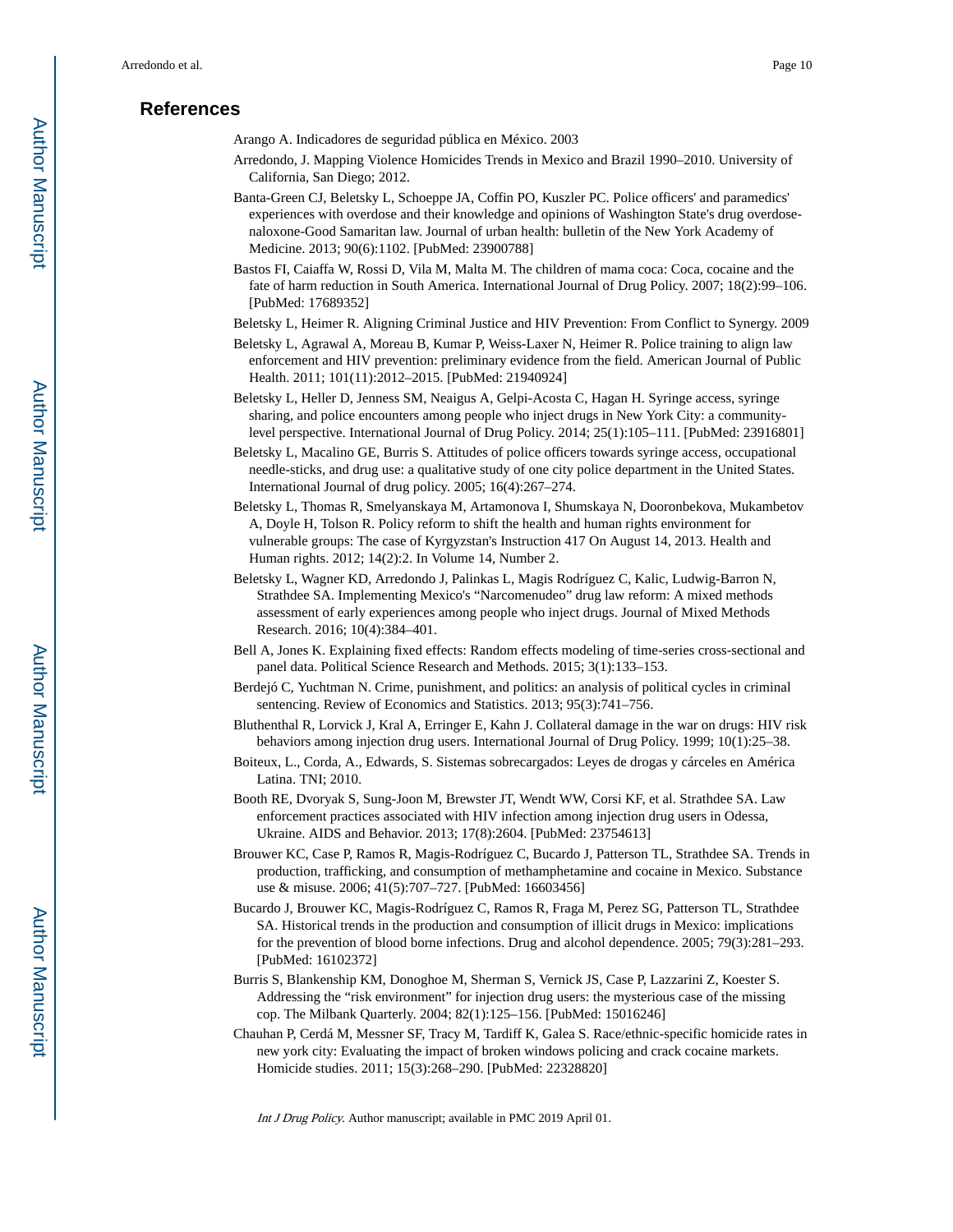- Chishti M, Pierce S, Bolter J. The Obama Record on Deportations: Deporter in Chief or Not? Migration Policy Institute, January. 2017; 26
- Cooper HL, Wypij D, Krieger N. Police drug crackdowns and hospitalisation rates for illicit-injectionrelated infections in New York City. International Journal of Drug Policy. 2005; 16(3):150–160.
- Csete J, Kamarulzaman A, Kazatchkine M, Altice F, Balicki M, Buxton J, Cepeda J, Comfort M, Goosby E, Goulão J, Hart C. Public Health and International Drug Policy: Report of the Johns Hopkins–Lancet Commission on Drug Policy and Health. Lancet (London, England). 2016; 387(10026):1427.
- Davis CS, Beletsky L. Bundling occupational safety with harm reduction information as a feasible method for improving police receptiveness to syringe access programs: evidence from three US cities. Harm reduction journal. 2009; 616(1)
- De La Federación DO. Diario oficial de la federación. DECRETO por el que se reforman, adicionan y derogan diversas disposiciones de la Ley General de Salud, del Código Penal Federal y del Código Federal de Procedimientos Penales. 2009
- de Looze M, Janssen I, Elgar FJ, Craig W, Pickett W. Neighbourhood crime and adolescent cannabis use in Canadian adolescents. Drug and alcohol dependence. 2015; 146:68–74. [PubMed: 25466799]
- DeBeck K, Wood E, Zhang R, Tyndall M, Montaner J, Kerr T. Police and public health partnerships: Evidence from the evaluation of Vancouver's supervised injection facility. Substance abuse treatment, prevention, and policy. 2008; 311(1)
- Del Estado de Baja California, P. O. Tomo CXVII, Segunda Seccion. 2010 Decreto No. 4415 de Octubre de 2010, No. 44.
- Dyke A. Electoral cycles in the administration of criminal justice. Public Choice. 2007; 133(3):417– 437.
- Eck, JE., Weisburd, D. Crime and place, crime prevention studies. Vol. 1995. Monsey, NY: Criminal Justice Press EckCrime and Place, Crime Prevention Studies4Monsey; 1995.
- Fagan J, Davies G, Carlis A. Race and selective enforcement in public housing. Journal of empirical legal studies. 2012; 9(4):697–728.
- Freeman K, Jones CG, Weatherburn DJ, Rutter S, Spooner CJ, Donnelly N. The impact of the Sydney medically supervised injecting centre (MSIC) on crime. Drug and Alcohol Review. 2005; 24(2): 173–184. [PubMed: 16076587]
- Gaines TL, Werb D, Arredondo J, Alaniz VM, Vilalta C, Beletsky L. The spatial-temporal pattern of policing following a drug policy reform: triangulating self-reported arrests with official crime statistics. Substance use & misuse. 2017; 52(2):214–222. [PubMed: 27767367]
- Gelman A, Fagan J, Kiss A. An analysis of the New York City police department's "stop-and-frisk" policy in the context of claims of racial bias. Journal of the American Statistical Association. 2007; 102(479):813–823.
- Gorr, WL., Kurland, KS. GIS tutorial for crime analysis. Redlands, CA: Esri Press; 2012.
- Greenberg DF. Studying New York City's crime decline: methodological issues. Justice Quarterly. 2014; 31(1):154–188.
- Guillamón MD, Bastida F, Benito B. The electoral budget cycle on municipal police expenditure. European Journal of Law and Economics. 2013:1–23.
- Hernandez, J., Zamudio, C. Serie reforma legislativa en materia de drogas. Washington Office in Latin America; 2009. Mexico: Ley Contra el Narcomenudeo, una apuesta dudosa.
- Instituto Nacional de Estadística y Geografía. Principals resultados del Censo de Población y Vivienda 2010. 2011. Retrieved January 1st 2017 from: <http://www.inegi.org.mx/>
- Instituto Nacional de Estadística y Geografía. Encuesta Nacional de Victimización y Percepción sobre Seguridad Pública (ENVIPE). 2016. Retrieved June 1st 2017 from: [http://www.beta.inegi.org.mx/](http://www.beta.inegi.org.mx/proyectos/enchogares/regulares/envipe/2016/) [proyectos/enchogares/regulares/envipe/2016/](http://www.beta.inegi.org.mx/proyectos/enchogares/regulares/envipe/2016/)
- Johnson SD, Bowers KJ. Stable and fluid hotspots of crime: differentiation and identification. Built Environment. 2008; 34(1):32–45.
- Kuhn L, Davidson LL, Durkin MS. Use of Poisson regression and time series analysis for detecting changes over time in rates of child injury following a prevention program. American Journal of Epidemiology. 1994; 140(10):943–955. [PubMed: 7977282]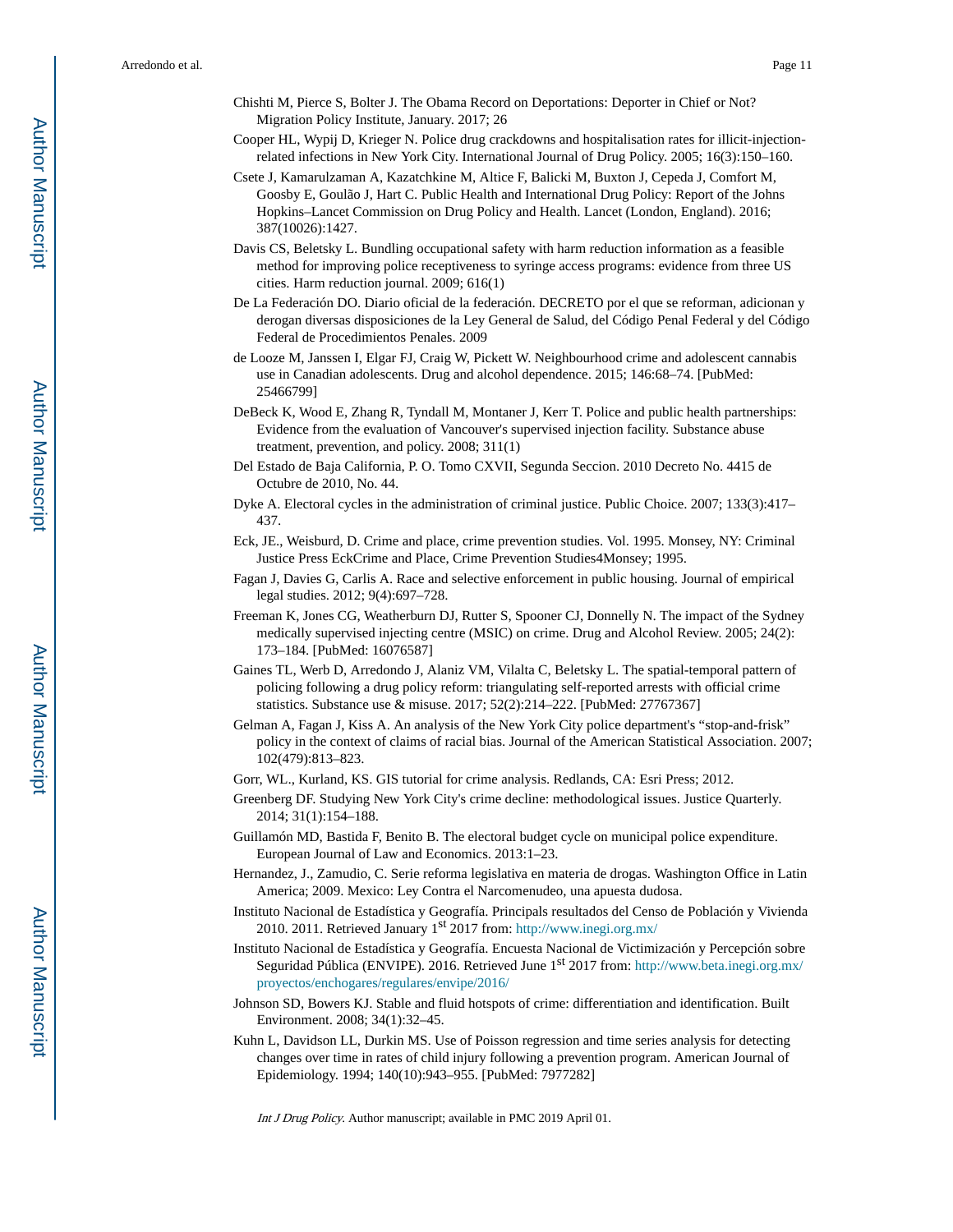Labate, B. Drogas, política y sociedad en América Latina y el Caribe. Vol. 1. CIDE; 2015.

- Levitt SD. Using Electoral Cycles in Police Hiring to Estimate the Effect of Policeon Crime (No w4991). National Bureau of Economic Research. 1995
- Maher L, Dixon D. Policing and public health: Law enforcement and harm minimization in a streetlevel drug market. British journal of criminology. 1999; 39(4):488–512.
- Maltz, MD. Bridging gaps in police crime data. DIANE Publishing; 1999.
- Metaal P. En busca de los derechos: Usuarios de drogas y las respuestas estatales en América Latina. Colectivo de Estudios Drogas y Derecho. 2014
- Pérez Correa, C., Meneses, R. Cuadernos de Trabajo, Programa de Política de Drogas. México: PPD-CIDE; 2014. La guerra contra las drogas y el procesamiento penal de los delitos de drogas 2006-2012.
- Piantadosi S, Byar DP, Green SB. The ecological fallacy. American journal of epidemiology. 1988; 127(5):893–904. [PubMed: 3282433]
- Pollini RA, Brouwer KC, Lozada RM, Ramos R, Cruz MF, Magis-Rodriguez C, Case P, Burris S, Pu M, Frost SD, Palinkas LA. Syringe possession arrests are associated with receptive syringe sharing in two Mexico-US border cities. Addiction. 2008; 103(1):101–108. [PubMed: 18028520]
- Reportajez BCS. Limpiecito. Semanario Zeta Tijuana. 2015 Mar 9. Retrieved June 5<sup>th</sup> 2016 from <http://zetatijuana.com/2015/03/09/limpiecito/>
- Rhodes T. The 'risk environment': a framework for understanding and reducing drug-related harm. International journal of drug policy. 2002; 13(2):85–94.
- Rodrıguez G, Elo I. Intra-class correlation in random-effects models for binary data. Stata J. 2003; 3(1):32–46.
- Rosenfeld R, Fornango R. The impact of police stops on precinct robbery and burglary rates in New York City, 2003-2010. Justice Quarterly. 2014; 31(1):96–122.
- Ross A, Walker A. The Impact of Low-Priority Laws on Criminal Activity: Evidence from California. Contemporary Economic Policy. 2017; 35(2):239–252.
- Russoniello K. The devil (and drugs) in the details: Portugal's focus on public health as a model for decriminalization of drugs in Mexico. Yale J Health Pol'y L & Ethics. 2012; 12:371.
- Sabet, D. Police reform in Mexico: informal politics and the challenge of institutional change. Stanford University Press; 2012.
- Schwartz S. The fallacy of the ecological fallacy: the potential misuse of a concept and the consequences. American journal of public health. 1994; 84(5):819–824. [PubMed: 8179055]
- Secretaria de Salud, Mexico. Sistema Nacional de Informacion de Salud (SINAIS). 2016. Retrieved June 1st 2017 from:<http://www.dgis.salud.gob.mx/contenidos/sinais/estadisticas.html>

Shirk, DA. The drug war in Mexico: confronting a shared threat. Council on Foreign Relations; 2011.

- Silverman B, Davis CS, Graff J, Bhatti U, Santos M, Beletsky L. Harmonizing disease prevention and police practice in the implementation of HIV prevention programs: up-stream strategies from Wilmington, Delaware. Harm reduction journal. 2012; 917(1)
- Smith, PH., editor. Drug policy in the Americas. Westview Press; 1992.
- Spelman W. Criminal careers of public places. Crime and place: Crime prevention studies. 1995; 4:115–142.
- Stockwell T, Zhao J, Marzell M, Gruenewald PJ, Macdonald S, Ponicki WR, Martin G. Relationships between minimum alcohol pricing and crime during the partial privatization of a Canadian government alcohol monopoly. Journal of studies on alcohol and drugs. 2015; 76(4):628–634. [PubMed: 26098040]
- Strathdee SA, Arredondo J, Rocha T, Abramovitz D, Rolon ML, Mandujano EP, Rangel MG, Olivarria HO, Gaines T, Patterson TL, Beletsky L. A police education programme to integrate occupational safety and HIV prevention: protocol for a modified stepped-wedge study design with parallel prospective cohorts to assess behavioural outcomes. BMJ open. 2015; 5(8):e008958.
- Tabachnick BG, Fidell LS, Osterlind SJ. Using multivariate statistics. 2001
- Tinajero JH, Angles CZ. Mexico: The Law Against Small-Scale Drug Dealing A Doubtful Venture. Policy. 2009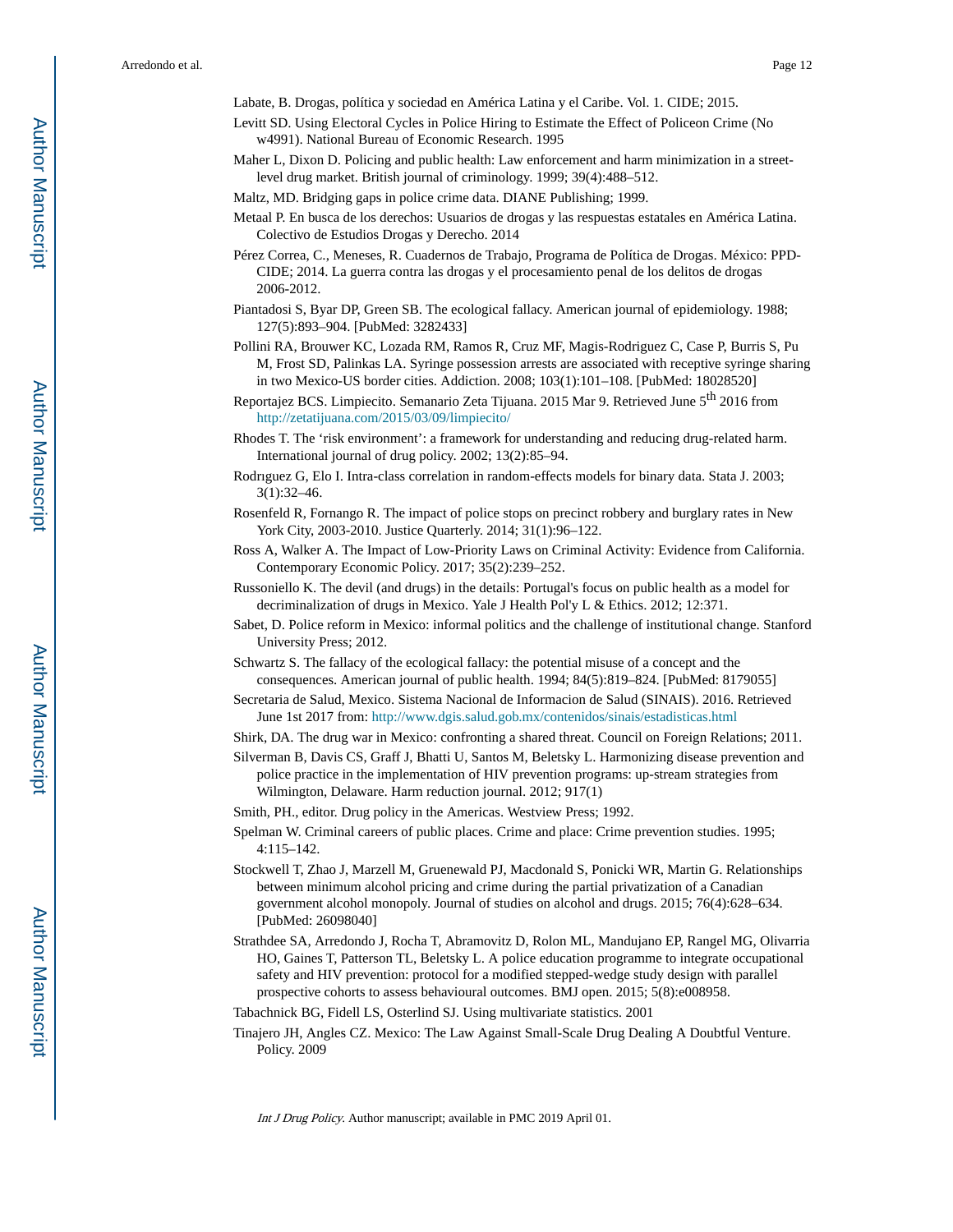- Velasco, L., Albicker, SL. Estimacion y caracterizacion de la poblacion residente en el Bordo del canal del rio Tijuana. COLEF; 2013.
- Vilalta CJ. The spatial dynamics and socioeconomic correlates of drug arrests in Mexico City. Applied Geography. 2010; 30(2):263–270.
- Villatoro-Velázquez, JA., Medina-Mora, ME., Fleiz-Bautista, C., Téllez-Rojo, MM., Mendoza-Alvarado, LR., Romero-Martínez, M., Gutiérrez-Reyes, JP., Castro-Tinoco, M., Hernández-Ávila, M., Tena-Tamayo, C., Sevilla, CA. Encuesta nacional de adicciones 2011: reporte de drogas. México: Instituto Nacional de Psiquiatría Ramón de la Fuente Muñiz; 2012.
- Werb D, Mora MEM, Beletsky L, Rafful C, Mackey T, Arredondo J, Strathdee SA. Mexico's drug policy reform: Cutting edge success or crisis in the making? The International journal on drug policy. 2014; 25(5):823. [PubMed: 24974368]
- Werb D, Strathdee SA, Vera A, Arredondo J, Beletsky L, Gonzalez-Zuniga P, Gaines T. Spatial patterns of arrests, police assault and addiction treatment center locations in Tijuana, Mexico. Addiction. 2016; 111(7):1246–1256. [PubMed: 26879179]
- Wilson JQ, Kelling GL. Broken windows. Atlantic monthly. 1982; 249(3):29–38.
- Wittebrood K, Junger M. Trends in violent crime: a comparison between police statistics and victimization surveys. Social indicators research. 2002; 59(2):153–173.
- Woods JB. Decriminalization, police authority, and routine traffic stops. 2014
- Woolridge, JM. Introductory Econometrics: A Modern Approach. Vol. 5. Thomson/South-Western, Cengage Learning; 2012.
- Wyant BR. Multilevel impacts of perceived incivilities and perceptions of crime risk on fear of crime: Isolating endogenous impacts. Journal of Research in Crime and Delinquency. 2008; 45(1):39–64.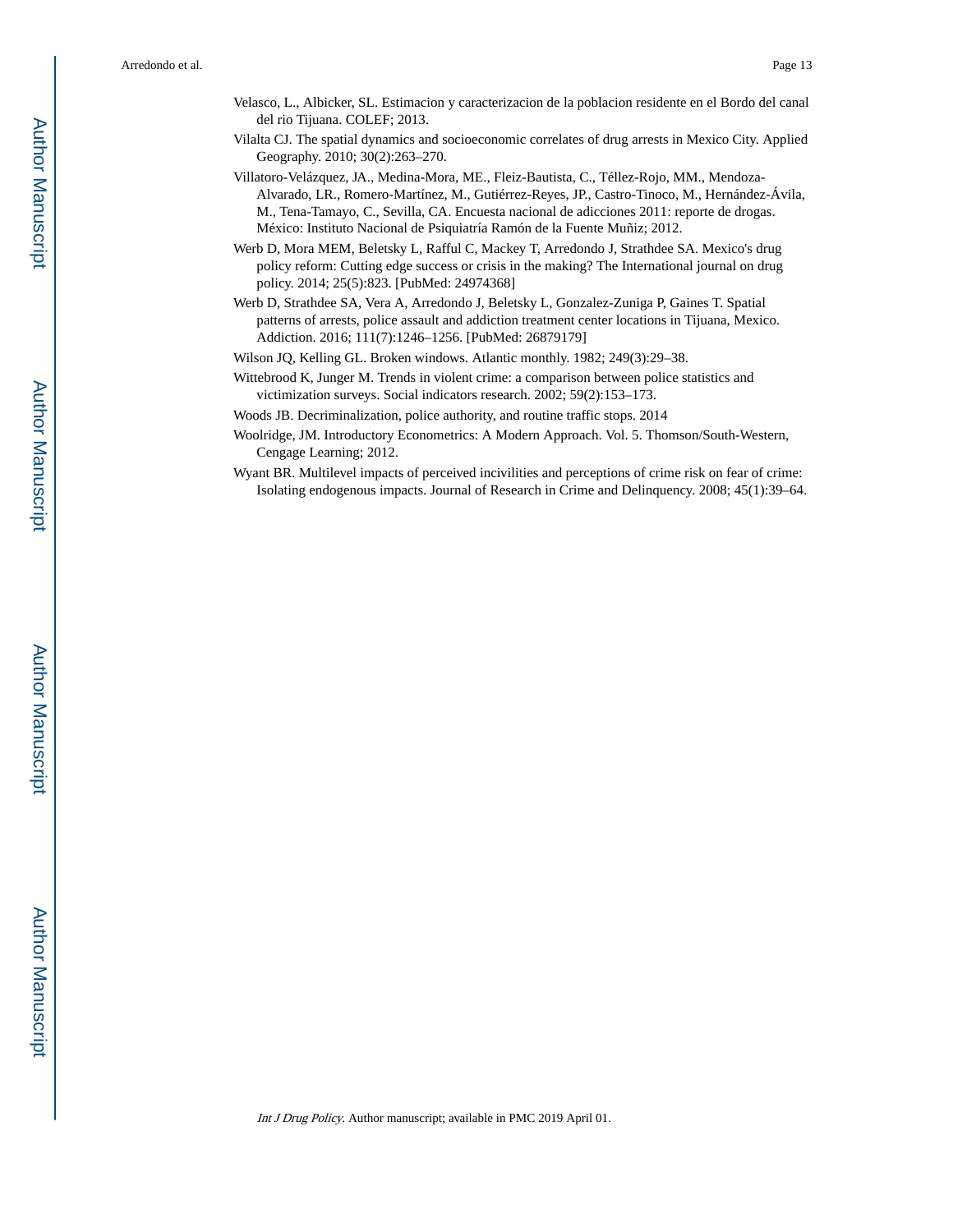Arrests. City of Tijuana.



#### **Figure 1.**

Tijuana wide trends for drug possession, violent and non-violent arrests, January 2009- December 2014. All information was taken from the internal COMPSTAT systems.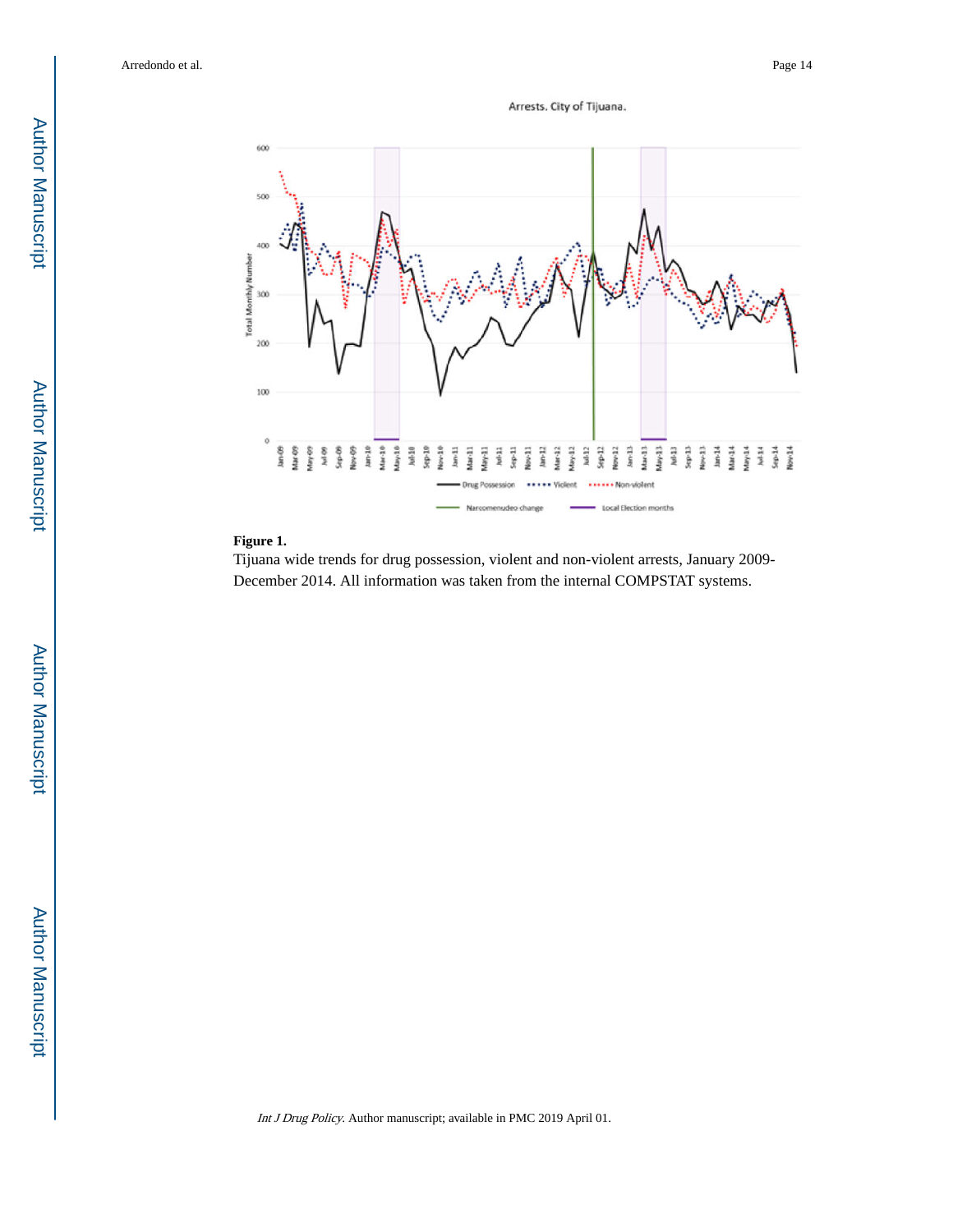| 'n |
|----|
|    |
|    |
| í  |
|    |
|    |
|    |
| ı  |
|    |
|    |
|    |
|    |
|    |
|    |
|    |
|    |
|    |
| ٠  |
| ı  |

# **Table 1**

Table of descriptive statistics for monthly average number of arrests during January 2009 - December 2014, and 2010 census values by the existing 11 Table of descriptive statistics for monthly average number of arrests during January 2009 - December 2014, and 2010 census values by the existing 11 police precincts used by the Tijuana Ministry of Public Safety. police precincts used by the Tijuana Ministry of Public Safety.

|                        |                 |       |         | Monthly # of Arrests |             |       |                           |                                                       | Socio-Economic controls (census 2010)           |                                                 |                                  |                        |
|------------------------|-----------------|-------|---------|----------------------|-------------|-------|---------------------------|-------------------------------------------------------|-------------------------------------------------|-------------------------------------------------|----------------------------------|------------------------|
|                        | Drug Possession |       | Violent |                      | Non Violent |       | # of Men per<br>100 Women | % Pop >15<br>incomplete<br>education<br>basic<br>with | % Pop with<br>coverage<br>no social<br>security | with dirt<br>Private<br>houses<br>% of<br>floor | households<br>% Female<br>headed | % General Unemployment |
|                        | Mean            | S.D.  | Mean    | S.D.                 | Mean        | Ġ,    |                           |                                                       |                                                 |                                                 |                                  |                        |
| Tijuana - city wide    | 26.31           | 18.88 | 29.23   | 21.22                | 30.23       | 16.09 | 103.21                    | 32.52                                                 | 35.82                                           | 2.34                                            | 29.38                            | 4.36                   |
| By Police Precinct     |                 |       |         |                      |             |       |                           |                                                       |                                                 |                                                 |                                  |                        |
| Centenario             | 24.12           | 10.90 | 21.45   | 8.35                 | 23.95       | 8.47  | 103.07                    | 32.38                                                 | 34.21                                           | 3.15                                            | 27.53                            | 3.54                   |
| Centro                 | 57.47           | 21.79 | 81.19   | 23.32                | 59.61       | 15.88 | 104.83                    | 25.80                                                 | 40.94                                           | 0.66                                            | 33.21                            | 3.57                   |
| Cerro Colorado         | 15.55           | 11.09 | 19.11   | 7.93                 | 21.70       | 9.63  | 101.38                    | 29.39                                                 | 34.14                                           | 0.94                                            | 29.98                            | 4.09                   |
| Los Pinos              | 19.72           | 11.06 | 23.77   | 8.74                 | 31.08       | 9.39  | 102.00                    | 35.49                                                 | 30.63                                           | 3.28                                            | 30.14                            | 3.78                   |
| La Mesa                | 13.06           | 8.21  | 26.02   | 11.37                | 30.09       | 11.57 | 99.25                     | 22.64                                                 | 37.46                                           | 1.15                                            | 32.46                            | 2.03                   |
| La Presa               | 31.73           | 17.30 | 44.37   | 11.33                | 44.95       | 13.46 | 104.67                    | 33.60                                                 | 33.70                                           | 2.85                                            | 24.59                            | 5.35                   |
| Mesa de Otay           | 29.65           | 22.12 | 17.48   | 9.05                 | 18.55       | 9.08  | 103.69                    | 33.14                                                 | 43.36                                           | 1.59                                            | 31.62                            | 5.15                   |
| Playas de Tijuana      | 20.70           | 17.58 | 17.55   | 8.09                 | 21.62       | 8.85  | 101.85                    | 29.61                                                 | 37.58                                           | 1.23                                            | 29.61                            | 4.76                   |
| Presa Rural            | 22.61           | 11.96 | 18.97   | 7.24                 | 24.29       | 9.69  | 106.28                    | 42.48                                                 | 30.49                                           | 5.65                                            | 25.32                            | 5.17                   |
| San Antonio de los     | 29.59           | 15.74 | 31.15   | 10.33                | 35.98       | 13.24 |                           |                                                       |                                                 |                                                 |                                  |                        |
| Buenos Sanchez Taboada | 25.23           | 12.19 | 21.47   | 7.26                 | 20.73       | 7.26  | 105.03 103.31             | 34.86 38.32                                           | 35.51 36.05                                     | 1.323.92                                        | 27.87 30.85                      | 5.27 5.27              |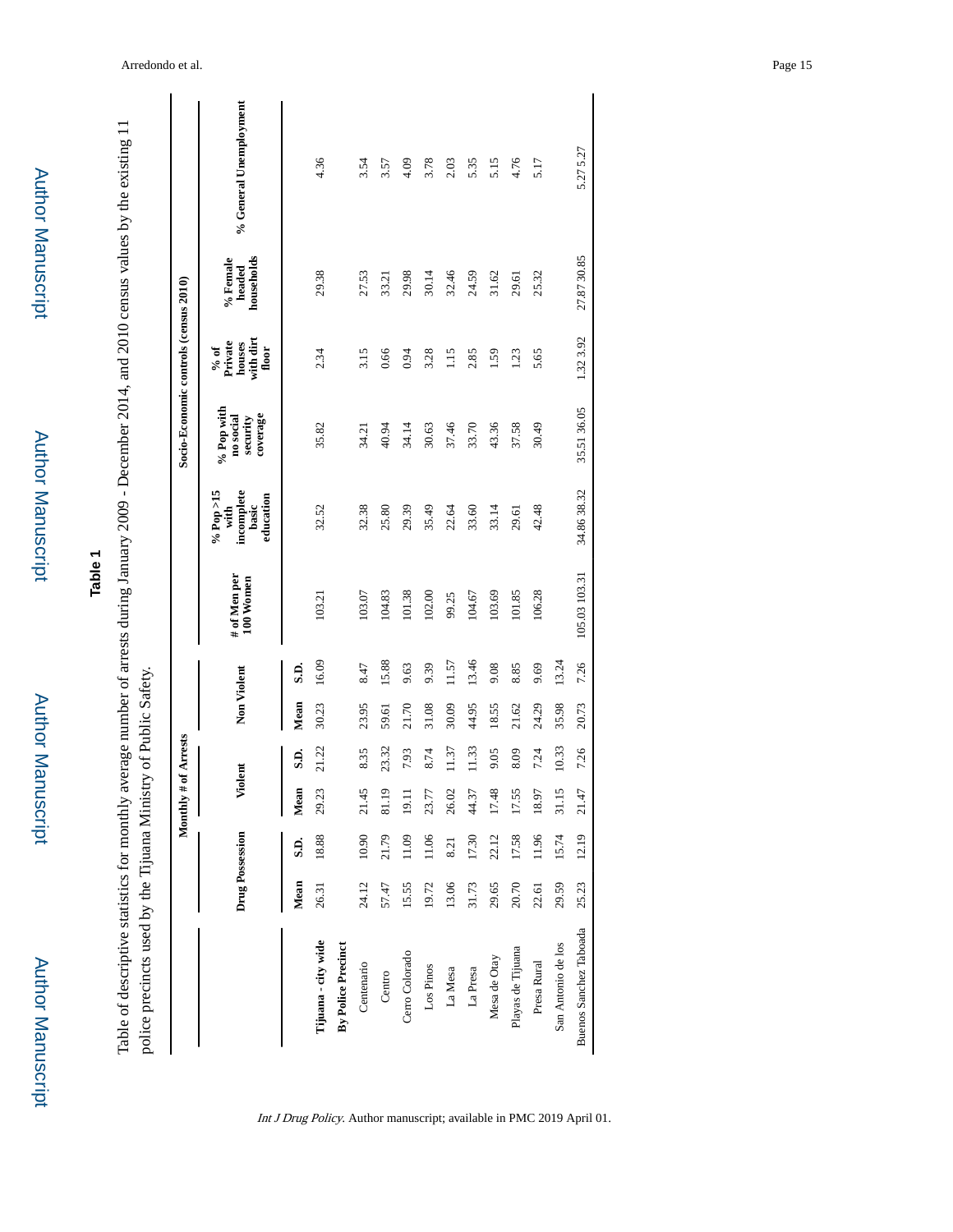#### **Table 2**

Table of pearson's correlations coefficients between crimes and statistical significance level.

| <b>Variables</b>  | <b>Drug Possession</b> | Violent (Homicides + Injuries + Robbery) | Non Violent (theft $+$ car theft) |
|-------------------|------------------------|------------------------------------------|-----------------------------------|
| Drug Possession   |                        |                                          |                                   |
| Violent           | $0.522$ ***            |                                          |                                   |
| Non Violent       | $0.503***$             | $0.724$ ***                              |                                   |
| ***<br>$p<0.01$ , |                        |                                          |                                   |

\*\* p<0.05,

\* p<0.1

Author Manuscript

**Author Manuscript**